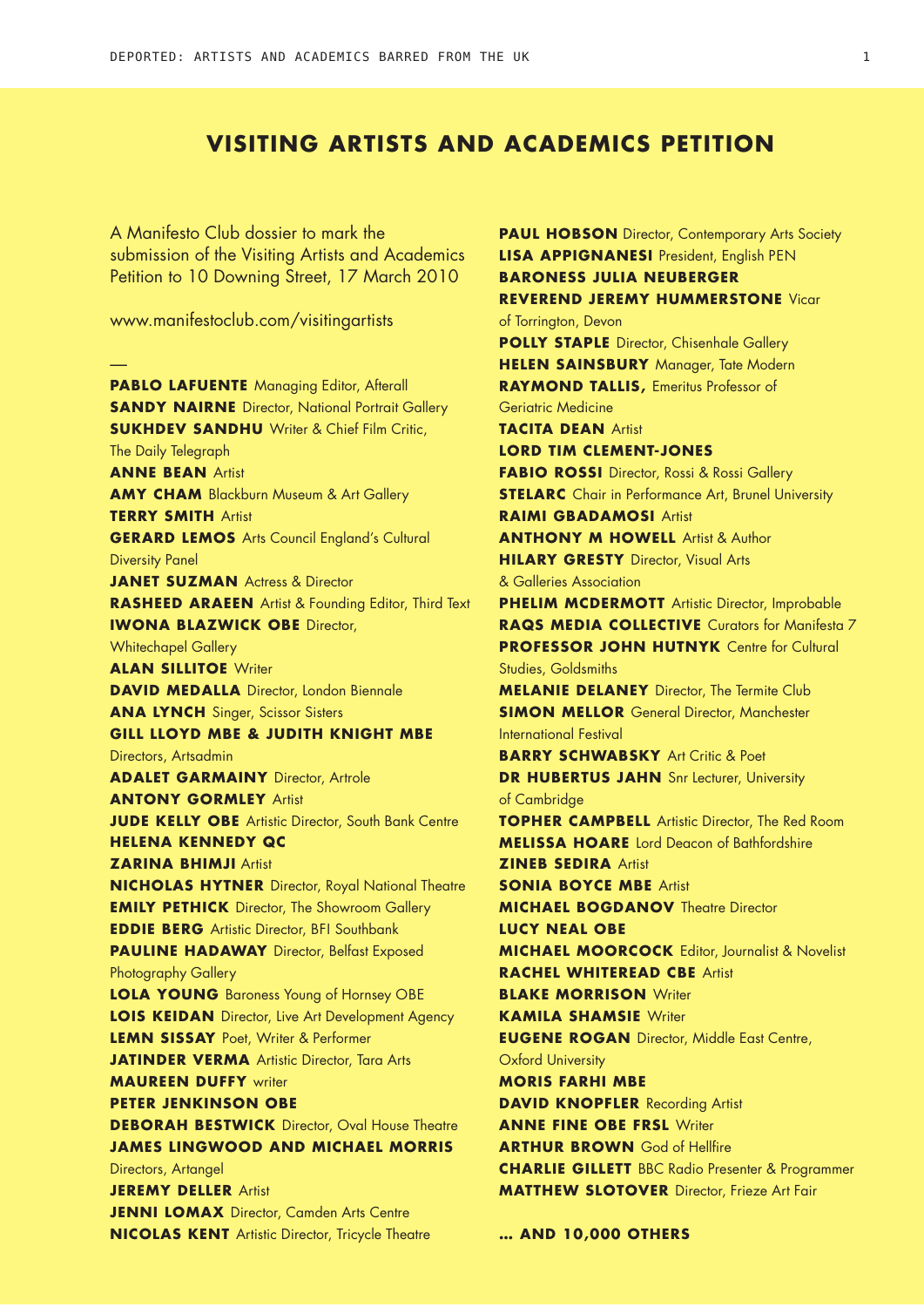*We, the undersigned, believe that these Home Office restrictions discriminate against our overseas colleagues on the grounds of their nationality and financial resources, and will be particularly detrimental to artists from developing countries, and those with low income. Such restrictions will damage the vital contribution made by global artists and scholars to cultural, intellectual and civic life in the UK*.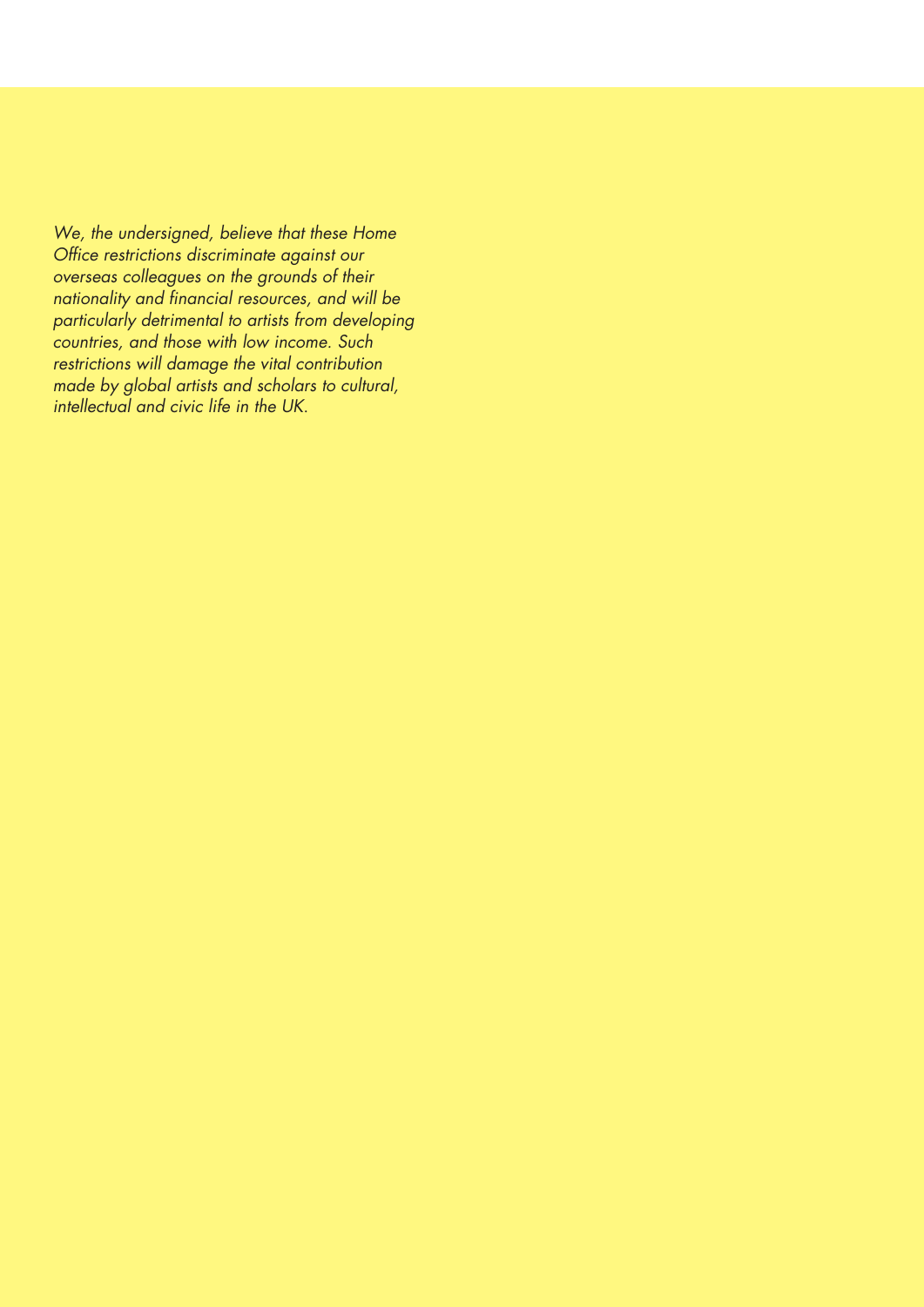# **Deported:**

# **Artists and academics barred from the UK**

— A Manifesto Club dossier

Manick Govinda Josie Appleton Valerie Hartwich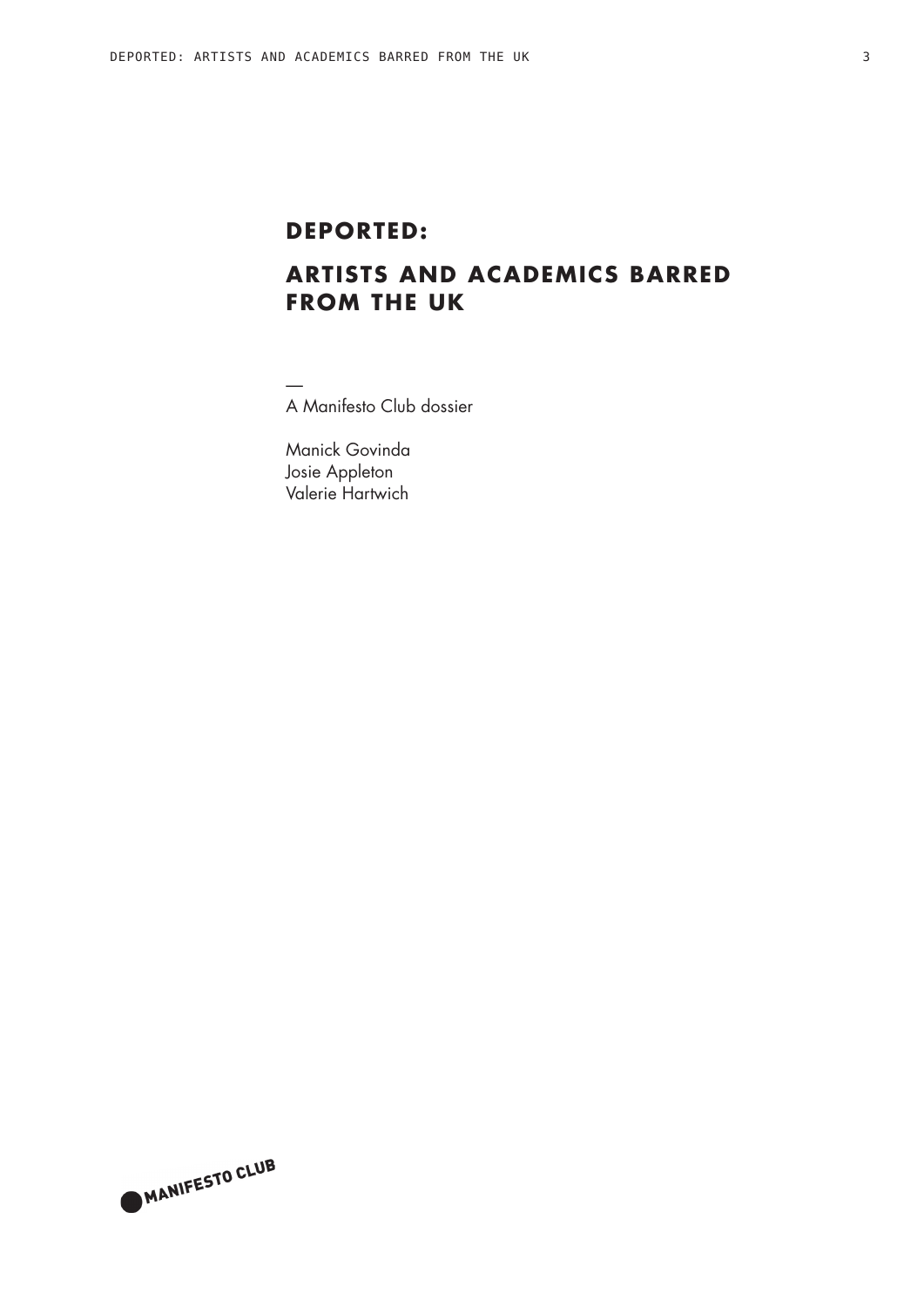Manifesto Club www.manifestoclub.com

Published: Manifesto Club, March 2010 Authors: Manick Govinda, Josie Appleton, Valérie Hartwich Edit: Josie Appleton Design: Tom Mower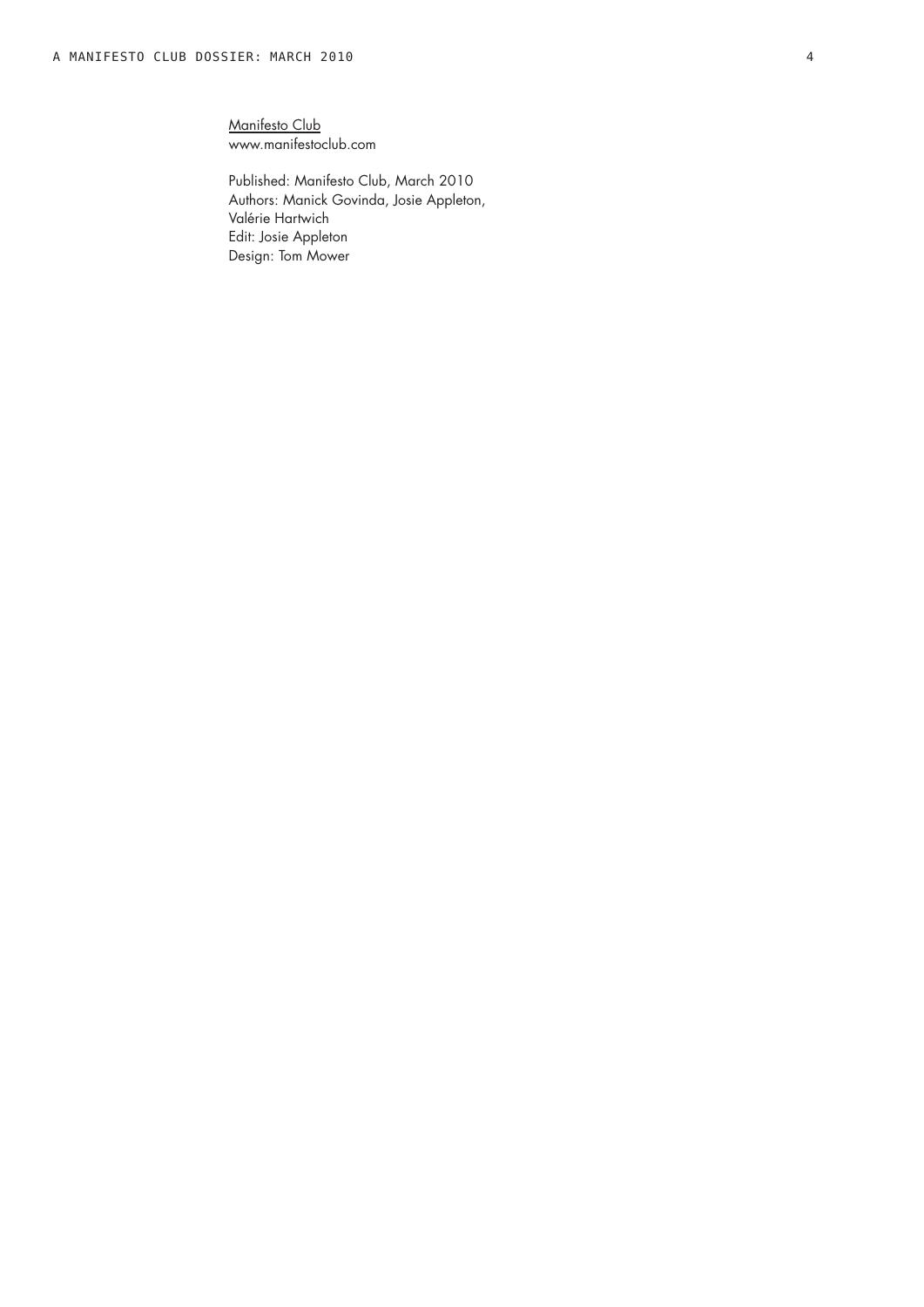#### Foreword

This dossier marks the submission of the Manifesto Club petition against the points-based visa system to Downing Street on 17 March 2010. Here, we publish the most striking cases submitted to us over the past year, of the artists, musicians, dancers, writers and academics who have been shut out of the UK by these suspicious and closed-minded rules.

Many of these testimonies were posted on the petition or our Facebook page, or in one case emailed to us at 1am by a frantic artist-curator who had heard that his invited artist had been locked up at Heathrow and was about to be sent home.

This is an account of talent and ability stopped at our borders, which has left the country all the poorer. The Chinese artist, Huang Xu, was refused a Visa to attend the opening of his exhibition at London's October Gallery; the South African illustrator, Nikhil Singh, was unable to attend his own book launch; Cristina Winsor, a New York artist, was deported for the crime of carrying a couple of small paintings under her arm.

The points-based system has hampered the classical arts, with English National Opera losing Iranian film director Abbas Kiarostami, and the Royal Festival Hall losing Russian Classical pianist Grigory Sokolov. Ballet Russe, the Swansea-based ballet company, was brought to ruin when its dancers were not allowed back in the country after their holidays in Russia. But the pointsbased system particularly affects emerging and more unusual collaborations: the Pakistani pipe band refused a visa to play at the World Pipe Band Championships in Glasgow; the US hop-hop artist unable to give a talk at a UK university.

Many of the artists included in this dossier were treated very shabbily indeed, locked up for hours in airport interrogation rooms before being deported, often at great personal expense. Many were deported on a bureaucratic error or pedantry, or because their lack of a masters degree deemed them 'insufficiently educated'. Many, unsurprisingly, say that they do not ever want to return. This is a dossier of shame for the UK Home Office.

Yet this is only a small selection of the thousands who have had to endure the absurd stringencies of the UK Border Agency since the points-based visa system was introduced. We call not for special treatment for these individuals, but the overturning of the points-based visa system as a whole, and its replacement with a more humane system that recognises the value and richness brought by visitors to these shores.

This dossier also includes a selection of the 10,000-plus people who have signed the Manifesto Club Visiting Artists petition over the past year. This list includes teachers and academics, directors and music lovers, artists and taxi drivers, art promoters and students. Together, the petition stands as a collective cacophony of outrage against these procedures, and a collective affirmation of the value of international exchange in ideas and in art.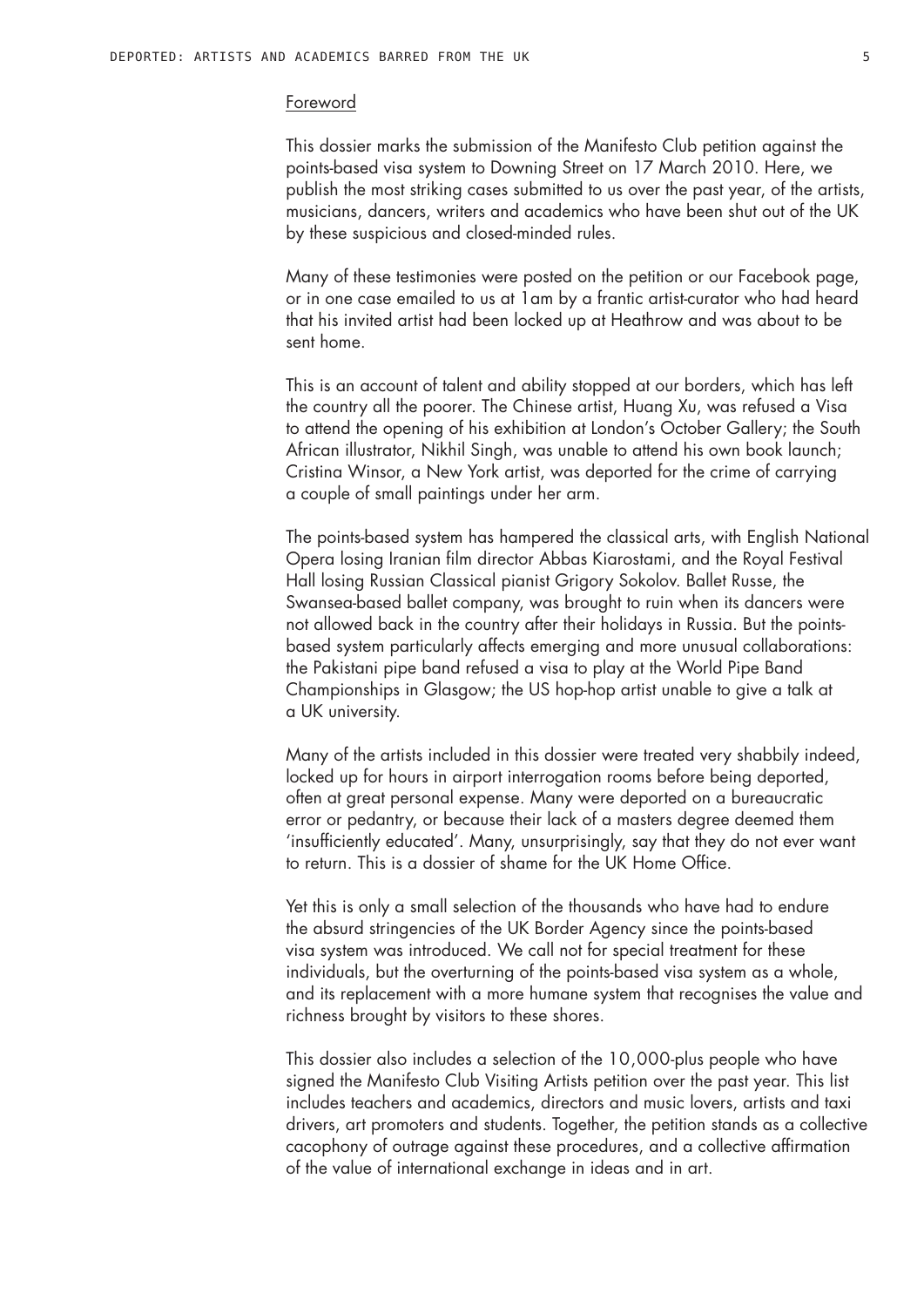That so many British citizens are prepared to stand up against the management and surveillance of international visitors is ultimately a sign of hope. We say to our state that the regulation of visitors – supposedly done in our name and for our safety – does not have our support. Ultimately, perhaps, we seek to replace the hostility of bureaucratic checks and biometric fingerprints with a somewhat different message: 'welcome'.

Manifesto Club Visiting Artists and Academics Campaign

Josie Appleton Manick Govinda Valerie Hartwich

www.manifestoclub.com/visitingartists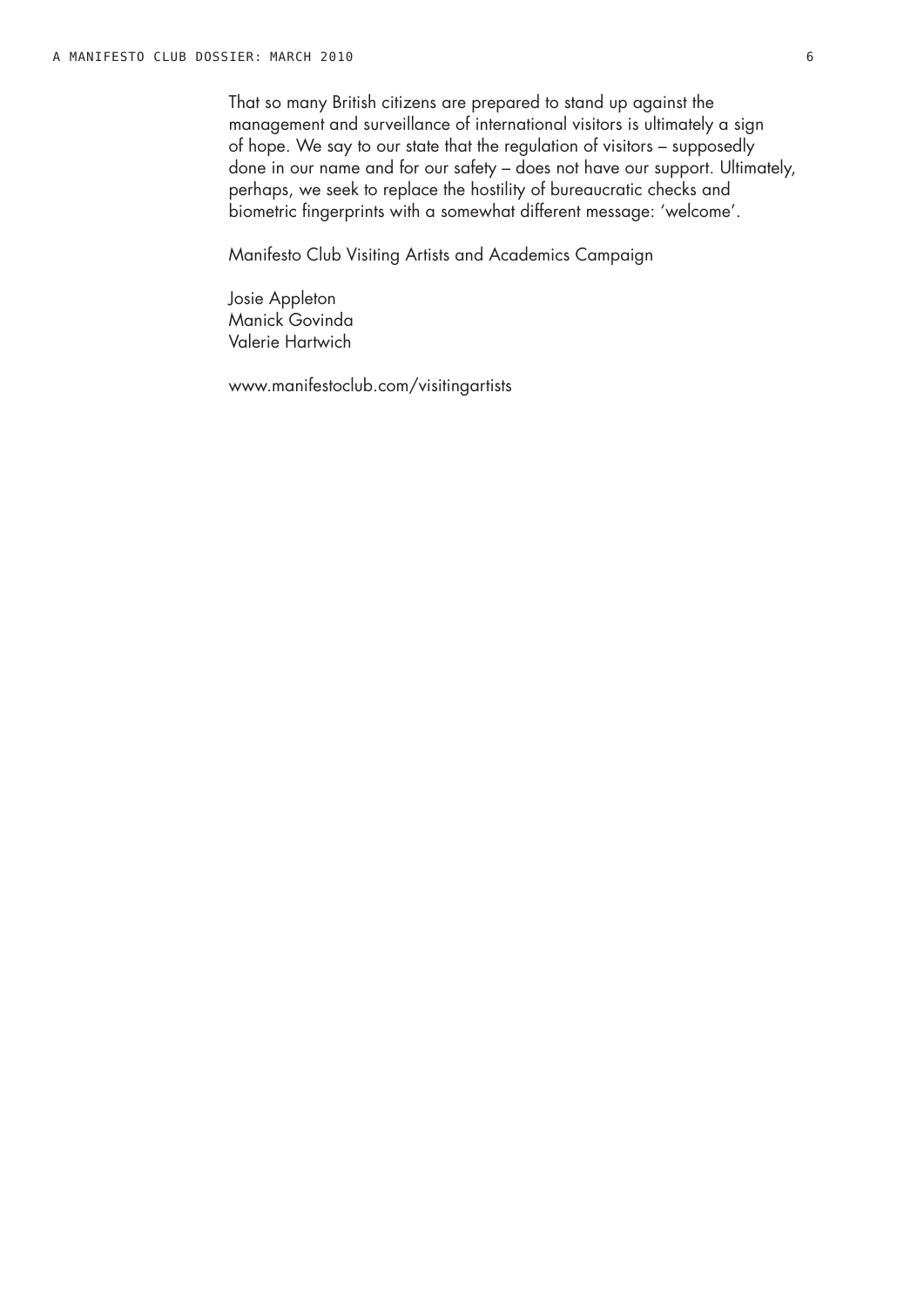## **VISUAL ARTS/FILM**

## **Abbas Kiarostami, Iran, film director**

Abbas Kiarostami cancelled his trip to direct Cosi fan tutte for English National Opera, after his treatment by UK border officials. His paperwork was deemed correct, and he gave fingerprints. "A visa was duly granted. A few hours later it was withdrawn and I was asked to resubmit my application. I did so immediately and was asked for a second set of prints. When I pointed out my prints were unlikely to have changed … I was told this method had been used to catch over 5,000 criminals worldwide." He decided to withdraw. He said: "I want to be absolutely clear that my decision was based solely on the disgraceful treatment to which I was subjected. I travel regularly to France and Italy and am no stranger to the bureaucratic dances we Iranians need to perform to obtain visas. However, the actions of the (British) embassy were of a wholly different order."

#### **Cristina Winsor, USA, artist**

Cristina Winsor, a US citizen and talented artist from the downtown East Village New York scene arrived in London on Sunday 6 September 2009 to visit friends and take part in a free five-day art festival in the respected east London venue The Foundry, only to be detained for seven hours in a detention centre at Heathrow airport and escorted on an outbound plane back to New York by security guards. Her crime? Carrying two small paintings under her arm, which she wished to exhibit at the festival and with a bit of luck, sell for a few hundred dollars.

Statement from Cristina Winsor: "The immigration officials told me that selling my work was illegal without a business visa, and took me to the detention centre for further questioning. I told them I wouldn't sell my paintings if it was against the law, and even offered to leave them at the airport so that I could at least stay in the country and see my friends, and pick them up on my way out. They said they couldn't trust me to have changed my mind so fast, and that they couldn't show me favouritism by holding my paintings until my return flight four days later. I then sat in the immigration detention centre for seven hours and was escorted to an outbound NYC flight by security. They only gave me back my passport once I disembarked in JFK airport in NY. I opened my passport to see a little 'barred entry' symbol."

#### **Adam Feldmeth, USA, artist**

David Mabb, an academic at Goldsmiths, University of London, reported the case of a young US artist Adam Feldmeth travelling for leisure to UK, who had accepted to do a day's tutorials at Goldsmiths whilst in London. When passing through UK border control at Heathrow and answering questions on the purpose of his visit, he mentioned the tutorials. As he could not provide the adequate visa, he was searched, locked in a cell overnight and deported back to Los Angeles the next day. Mabb reported that spontaneous teaching has now been made impossible because of the complexity and costs of the visa process. Mabb consequently found out that to get a visa for a visiting academic/artist is a long and costly process where the university has to sponsor the academic, fill in online forms, visit Croydon to fill in more forms and pay a fee six weeks in advance. This acts against any fluidity of academic exchange on a short-term basis, which is



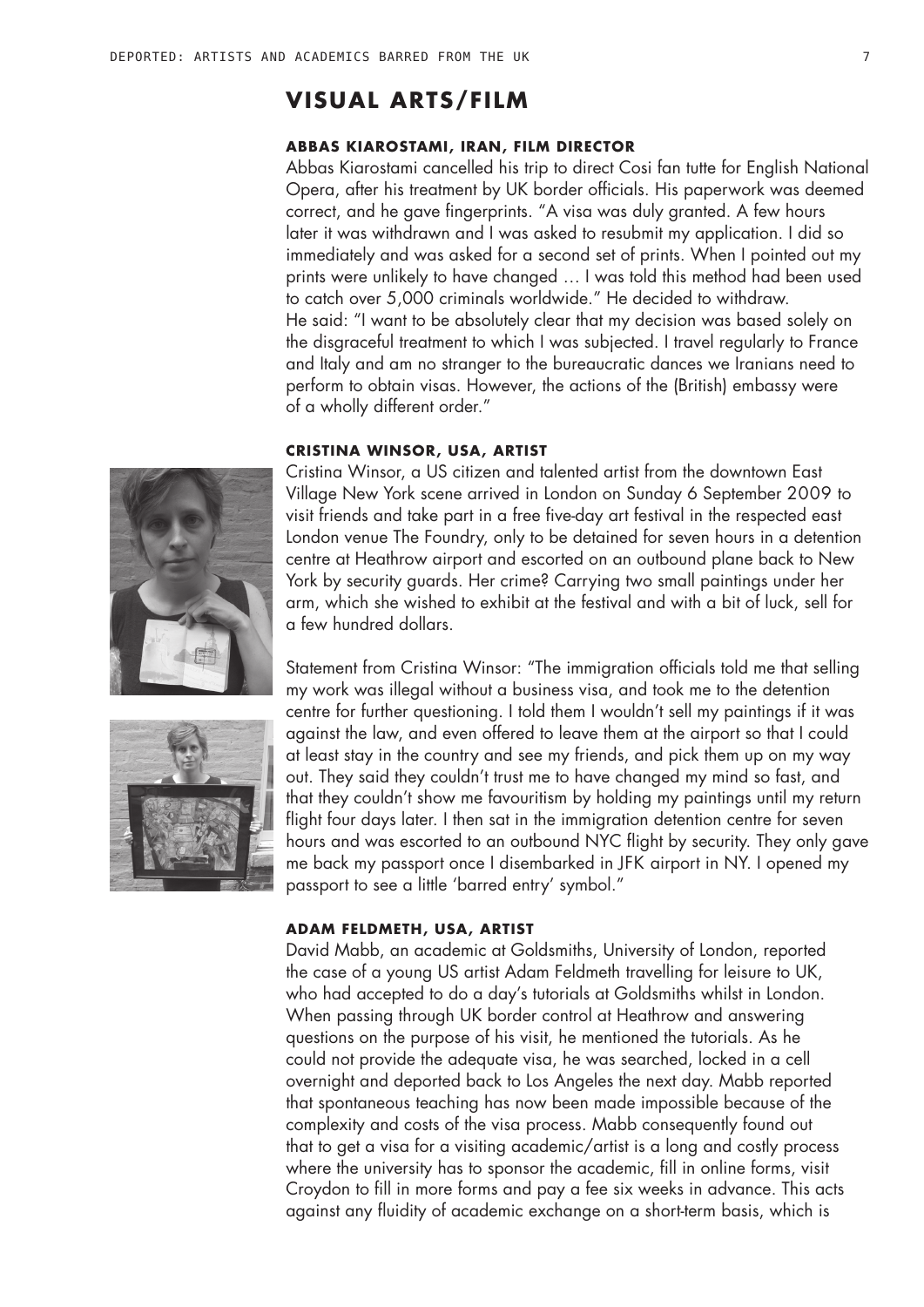the very essence of academic dialogue. Universities have been cosmopolitan institutions; these new bureaucratic measures have the effect of homogenising and Europeanising them.<sup>1</sup>

## **Melati Suryodarmo, Indonesia, artist**

Testimony from petition signatory, Robert Persson, artist: "In July 2009 I attended Marina Abramovic presents during the Manchester International Festival. This was undoubtedly one of the most important performance art events to occur in Britain for many years, and there was an empty space where there should have been an artist from Indonesia (Melati Suryodarmo). The organisers had to explain that the artist had run into visa trouble. Thousands of people attended this event. This means that another several thousand people now see the Border Agency, and the whole policing and population control infrastructure of the United Kingdom, as mean and ridiculous."

#### **M P Landis, USA, painter**

Brooklyn-based painter MP Landis was supposed to be in Dufftown Scotland over the summer of 2009 on an artist's residency at the prestigious Glenfiddich Distillery. Landis, his wife and five-month daughter were to be living on the distillery grounds with seven other international artists. But the new points-based system prevented Landis and his family from taking up this opportunity. The stringent rules required Landis and his family to show they had at least \$1,400 of savings, and each artist's sponsor – in this case, Glenfiddich – were obliged to provide additional financial support and constantly monitor the artists to ensure they didn't abscond during their stay. Lacking the necessary certificate of sponsorship, Landis and his family were detained and deported from London's Heathrow Airport on a US-bound plane shortly after they arrived.

Statement from MP Landis: "After my treatment resulting in my deportment from the UK I have little desire to ever return."2

### **Tenzing Rigdol, Tibet, visual artist**

Tenzing Rigdol had his first European solo show at the commercial Mayfair gallery Rossi & Rossi, which opened on 11 February 2009. Tenzing Rigdol was born in 1982 in Kathmandu and studied art and art history at the University of Colorado, USA. He has extensively studied Tibetan sand painting, butter sculpture and Buddhist philosophy in Kathmandu, Nepal, gained a degree in Tibetan traditional thangka painting and is a published poet. In 2002, he and his family were granted political asylum in the USA and they now live in the Bronx, New York City. He applied for a visa to attend his exhibition, which he was not being paid for and the gallery confirmed that he would be hosted as a guest for the period of his short stay. He was refused a visa by UKBA, stating the following reasons:

"You have never previously visited UK and have now applied for entry clearance as a business visitor for a period of 1 month. In support of this application you have submitted a letter of support from Rossi & Rossi, which states that you will be travelling to the UK for the installation and opening night of your solo art exhibition at The Rossi & Rossi Gallery in London. However, I note that the letter does not specify your exact proposed



1 Email to Manifesto Club, 6 March 2009 2 Petition signatory 9484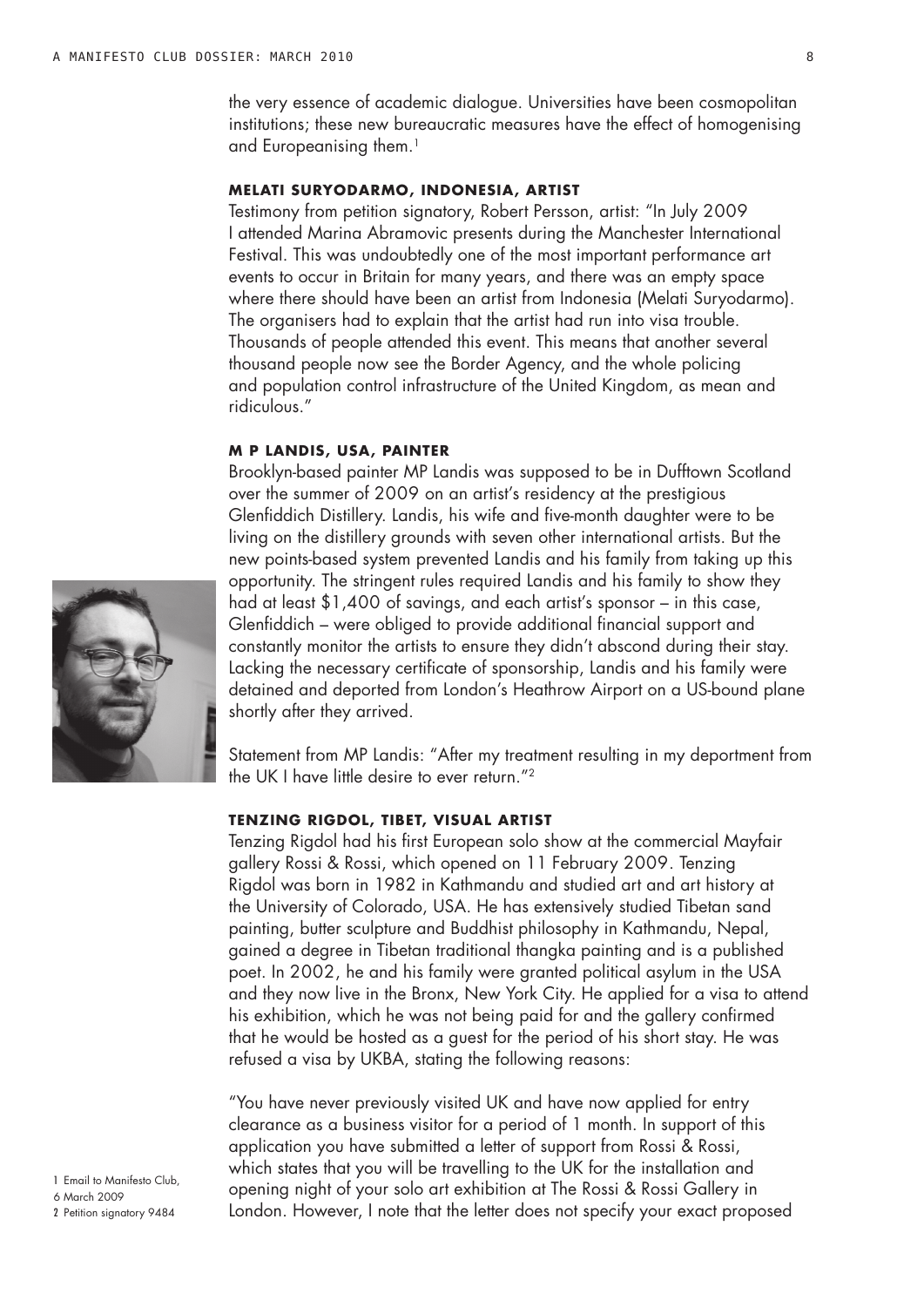activities and whether it would constitute employment. In light of this, I cannot be satisfied that you do not intend to take employment in the UK which does not require a work permit issued by Work Permits UK. Moreover, I am not satisfied that you do not intend to produce goods or provide services within the UK, including the selling of goods or services direct to members of the public or that you are genuinely seeking entry as a visitor for a limited period as stated, not exceeding 6 months.

You have stated you are currently a self-employed artist, however you have provided no evidence to support this claim. Whilst I accept that the letter provided from Rossi & Rossi states that they will be responsible for your expenses while in the UK, no evidence of their available funds have been provided to show their ability to do so. In addition, you have chosen not to submit any evidence that you have the funds available to support yourself whilst in the UK, and … you have not supplied any evidence of your UK sponsor's financial outlay. Consequently, I am not satisfied that you will maintain and accommodate yourself without recourse to public funds or by taking employment or that you will be maintained and accommodated adequately by relatives or friends or that you can meet the cost of your return or onward journey.

On the evidence available to me, I am not satisfied that the activities you propose to undertake in the UK are permitted as a visitor. I therefore refuse your application."3

#### **Anirban Mitra, India, visual artist**

Indian artist Anirban Mitra was refused a visa for a summer residency opportunity at Glenfiddich Distillery, after waiting for four months for a decision, at great expense.

Statement from Anirban Mitra: "This system will stop cultural exchange programmes."4

### **Wiwik S Wulandari, Indonesia, artist**

Wiwik S Wulandari was invited to undertake a three-month residency at Blackburn Museum and Art Gallery (BMAG) as part of plAAy, their 2 year Contemporary Asian Art Programme. The residency was due to run from mid-January – March 2009 and the initial invitation was issued in August 2008. In the period between Aug – Nov 2008, Ms Wulandari attempted to apply for an Artist Visa from the British Embassy in Indonesia, however time after time they issued her with the incorrect application form, first for an entertainer's visa, then actor's visa etc. When they finally came to place her in the correct category as a visual artist the new laws had come into effect. Due to the lack of time by that point for BMAG to register as a sponsor and be able to issue a certificate of sponsorship the museum had no choice but to cancel her residency. Subsequently, due to the cost of the partial refund on already booked flights for Ms Wulandari and now the unforeseen costs of sponsor registration and sponsorship fees, BMAG have had no choice but to cancel Ms Wulandari's residency indefinitely. BMAG have for many years worked previously with international artists from across the Asia Diaspora (including Indonesia) and all artists in the past were able to undertake residencies with an easily obtained Artist Visa. As well as this residency the rest of plAAy

3 Testimony submitted to Visiting Artists Campaign

4 Petition signatory 6843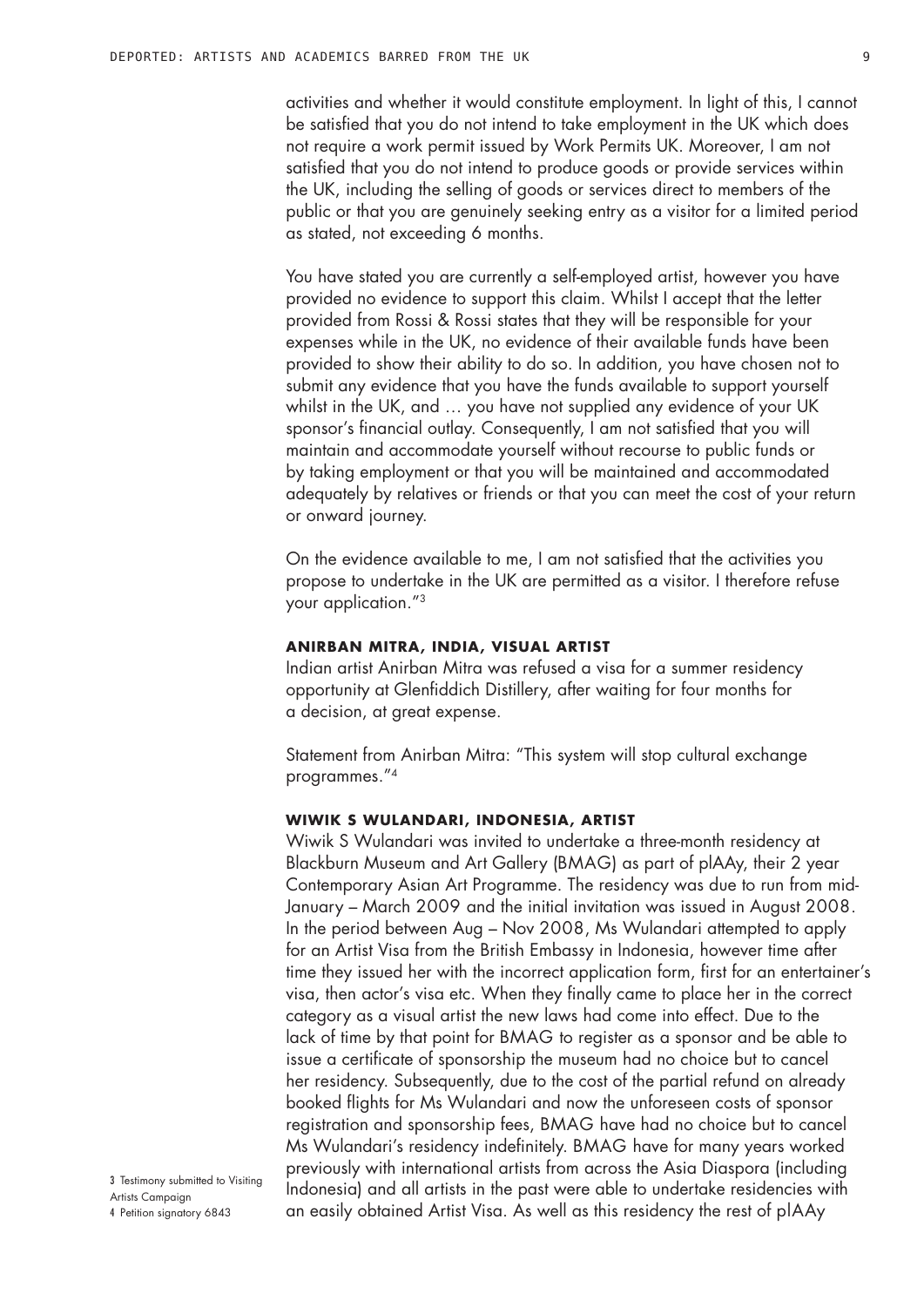## **Huang Xu, China, visual artist**

Huang Xu was refused a visa to attend his exhibition at London's October Gallery.

Statement from the artist and his translator: "An Artist from Beijing and his translator were both refused a visa to attend the artist's private view at The October Gallery which opened in February 2009.

Since all the visa applications in Beijing must be submitted through Visa Application Center (VAC) not British Embassy, the officer at VAC couldn't advise us what type of visa we should apply. So based on our previous experiences, we chose to apply for a visa as business visitors from a range of 'General visitor, Family visitor, Business visitor, Student visitor, Academic visitor, Marriage visitor, Medical treatment visitor, Visitor in transit, Sports visitor and Entertainer visitor'.

The artist and I both have very good visa records on other countries, and have never been refused by any countries. The artist has been to Canada, Australia and Spain in recent years. And I even have a valid visa to the US while I applied for UK visa this time and have been in UK for more than two years from 2002–04.

What the refusal letter said was: 'As you will effectively be engaging in business in the UK, I am not satisfied you are a genuine business visitor.' In a word, they are suspicious that the artist will be selling his works during his period in UK. But it is the gallery that sells the works to the public, not the artist. So it's not right to say that we will be engaging in business in the UK."6

### **Nikhil Singh, South Africa, illustrator**

Nikhil Singh was denied entry into the UK after the Home Office rejected his application for the renewal of his visa. Singh is the illustrator of the newlylaunched graphic gothic-fantasy novel *Salem Brownstone: All Along the Watchtowers* which has been receiving rave reviews in the media. He was advised that he had been denied leave to remain in the UK because he did not qualify for a 'highly skilled' migrant visa due to 'lack of education'.

Statement from Nikhil Singh: "I lodged an appeal for my Tier One visa. When that was refused I attempted to obtain a short-term holiday visa so that I could attend my book launch and then return to South Africa to put together documents for a more long-term visa. The problem is compounded by the Immigration Office wanting only original documents. This was not helped by the fact that they managed to lose all my original documents from my previous appeal – documents which included my original publishing contract, which to date has not been returned. When the short-term visa was refused, my girlfriend discovered that I was eligible for a common-law unmarried partnership visa, which necessitates living together for a period of two years. We gathered together evidence but this visa was refused because the months we have been separated due to my previous refusals mean that we have not 'spent the last two years together'. I am planning a possible reapplication for

5 Testimony, Amy Cham, Blackburn 6 Testimony submitted to Visiting Artists Campaign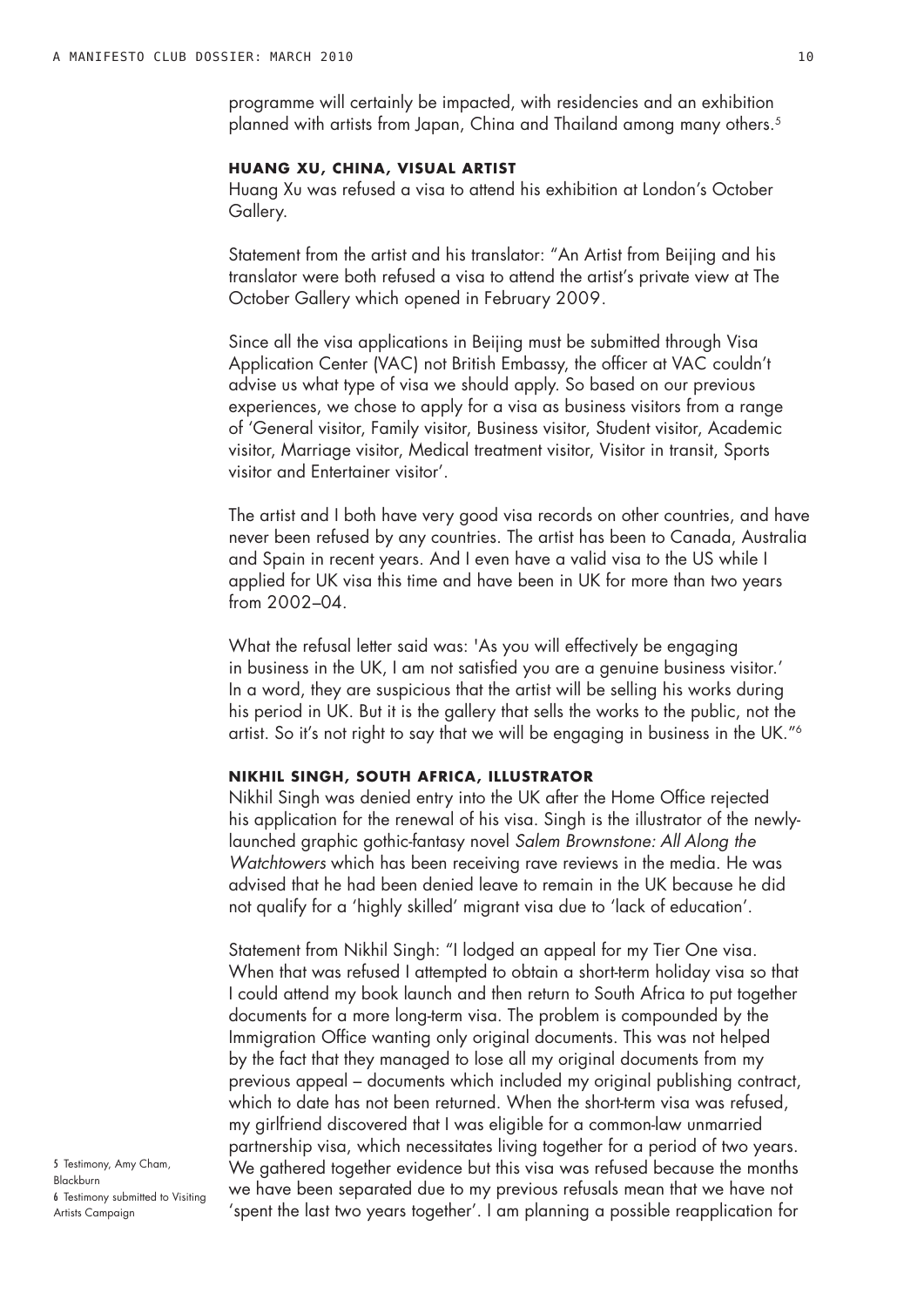this visa with more detailed evidence, but all these applications are extremely costly and I shall have to weigh the practicalities carefully."7

Update statement from Nikhil Singh, 6 March 2010: "I am still unable to enter the UK – and have taken a break from reapplying to reconsider my options as the constant reapplication and potential lawyers fees might become too expensive for me. I have secured a 90 day Shengen visa recently and will be travelling to Europe so that I can be closer to my girlfriend. I had no problem whatsoever obtaining a Shengen visa and hope to travel to the US later in the year to attend the American launch of my book."8

Statement from Simon Davis, CEO: "How it's possible that a published author/ illustrator cannot attend their own book launch, even when they are published by a British publisher and have had reams of support is beyond belief. It just goes to show how far removed from reality government policy is."9

#### **Poshya Kakl, Iraq, artist**

London based Visiting Arts in partnership with London based The Delfina Foundation initiated and launched a scheme called Artist-to-Artist International 2009. The 2009 scheme has a specific geographic focus by inviting artists from across the Middle East and North Africa. The programme provides an opportunity to bring together artists to initiate dialogues across international borders, enabling pairs of artists to enter into new working relationships on an open-ended and informal basis. Professional, practising UK-based artists applied to invite an artist of their choice from the Middle East and North Africa to visit them in the UK for one week.

The selected overseas artist would have spent a week with the UK artists from 23–29th March 2009 to visit their studio, meet contacts, network and discuss ideas. Artsadmin Artist Anne Bean was one of the British artists selected for the scheme and she invited Poshya Kakl, a young 19-year-old female Kurdish-Iraqi artist.

The Iraqi artist was refused a visa one week before she was due to be in the UK for the following reasons: "You state that you are a student and are unemployed. You have no assets or financial dependents. You have stated in … your application form that you do not receive any income from family or friends. You have failed to provide any evidence of your personal financial circumstances here in Beirut or Iraq, your home address. Given the above I am not satisfied that you have demonstrated sufficient ties to Beirut or Iraq. This means I am not satisfied that your intentions are as stated and therefore I am not satisfied that you are genuinely seeking entry as a business visitor and that you intend to leave the UK at the end of your visit as required."

The Iraqi artist had to travel nearly 900km to Beirut with her father to get her Biometric ID, and to submit her application in person, and had to stay in Beirut for over 3 weeks to await a decision regarding her visa application, at her family's own personal expense.

- 7 Interview with Caribbean Book Blog 8 Email to Manifesto Club,
- 6 March 2010
- 9 Petition signatory 9157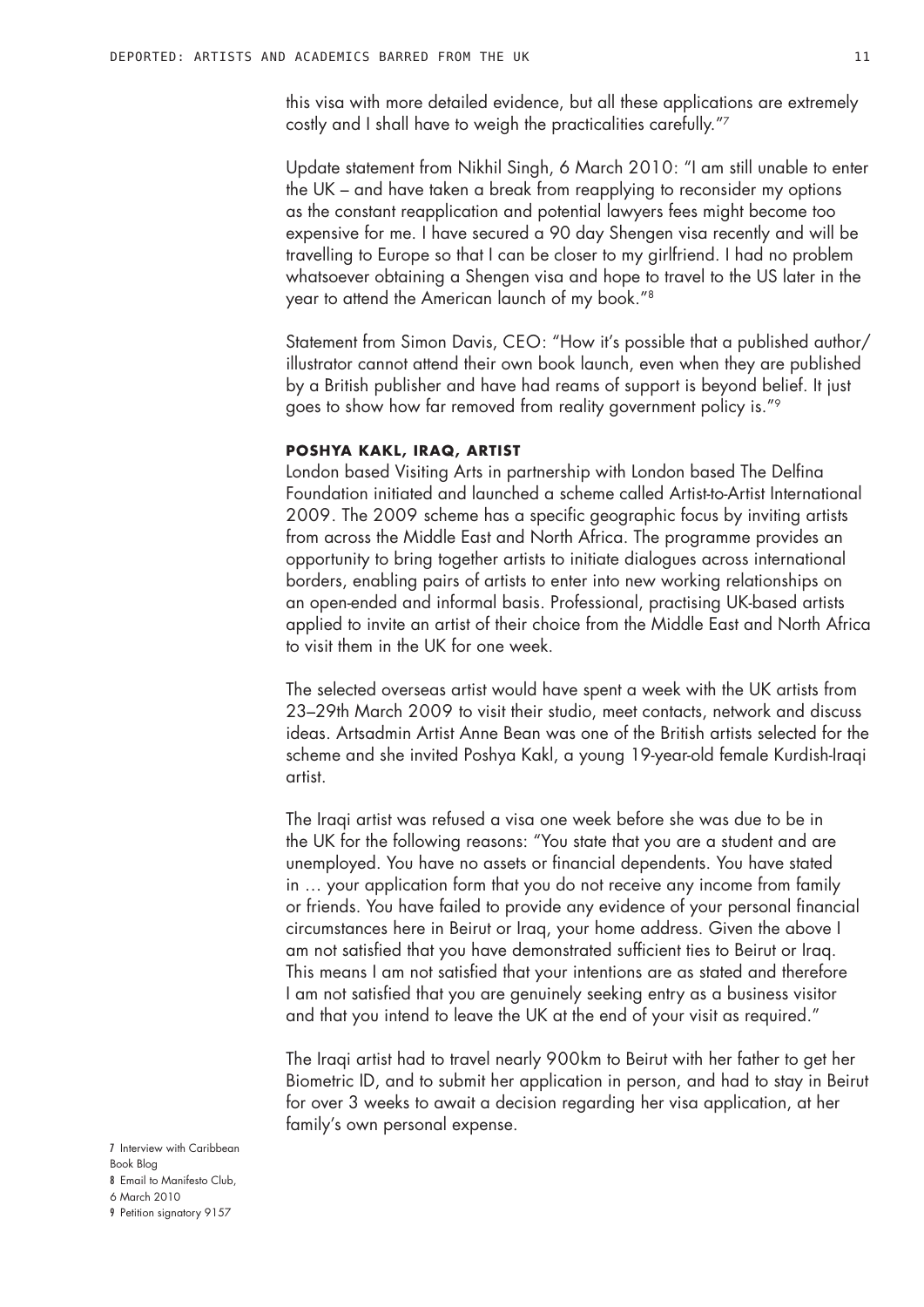## **MUSIC**

## **Mekaal Hasan, Pakistan, rock musician**

Mekaal Hasan was forced to cancel his trip to the UK, after a month-long wait for a visa. The costly visa application fees were non-refundable, and he was unable to get a refund on his air ticket. "Once you submit your papers and passport, along with the visa fee - which is by the way non-refundable and ridiculously priced - there's normally a 15-working day period after which you are called back to pick up your passport and your visa which you may or may not get". Mr Hasan said that while his visit to London was "primarily to catch up with friends" he was also due to hold talks with the Institute of Contemporary Music Performance in London. "I hope to chalk out plans for a proposed tour in 2010 where my music and band would have featured at the International Guitar Festival due to be held at the Royal Albert Hall. But now all that has been thrown into doubt."10

## **Gabriel Teodros, USA, hip-hop artist**

Statement from Gabriel Teodros: "I was invited to the UK by a university to perform and participate in an academic conference, and was detained for eight hours at London-Heathrow before being sent back to the States, for reasons that were unclear. This has personally cost me thousands, ruined months of plans, and your own border agents could not even answer questions regarding your laws. I may tour the entire world but will never fly back into London. These laws are a wall so many artists & educators can not find a way around, the arts and culture in your country will suffer."11

#### **Grigory Sokolov, Russia, classical pianist**

There have been two cancellations of high-profile concerts by Grigory Sokolov, a regular performer in the UK. His show at the Barbican was cancelled because of the necessity for the new biometric visa. For years Sokolov was able to apply for his visa by proxy, but the new regulations meant he would have had to personally travel from Verona, where he lives, to Rome, to provide fingerprints. His replacement show, scheduled for April 2009 at the Royal Festival Hall also had to be cancelled, after he lost a year-long battle to agree a mobile visa solution.

## **Allison Crowe, Canada, singer-songwriter**

Allison Crowe is an up-and-coming roots and soul singer, who has performed several times in the UK. The band was about to embark on a month-long European tour of small venues, when they were detained at Gatwick in May 2009, then deported and told not to re-enter the country. Crowe and her two band mates were fingerprinted and had their passports confiscated shortly after flying into London. She said they were shut in a room where they were denied contact with the outside world for six hours and that she was told she would never perform in Europe again once her passports had been stamped by the UK Border Authority as 'barred from entry'. Neither of the venues Crowe was scheduled to play knew about the new visa rules. The new legislation requires the venue to obtain a certificate of sponsorship from the Home Office, which can cost hundreds of pounds. Crowe's manager Adrian du Plessis said: "That's no problem for the big mainstream acts but it prevents independent musicians from playing smaller gigs – it's hard enough to find a piano."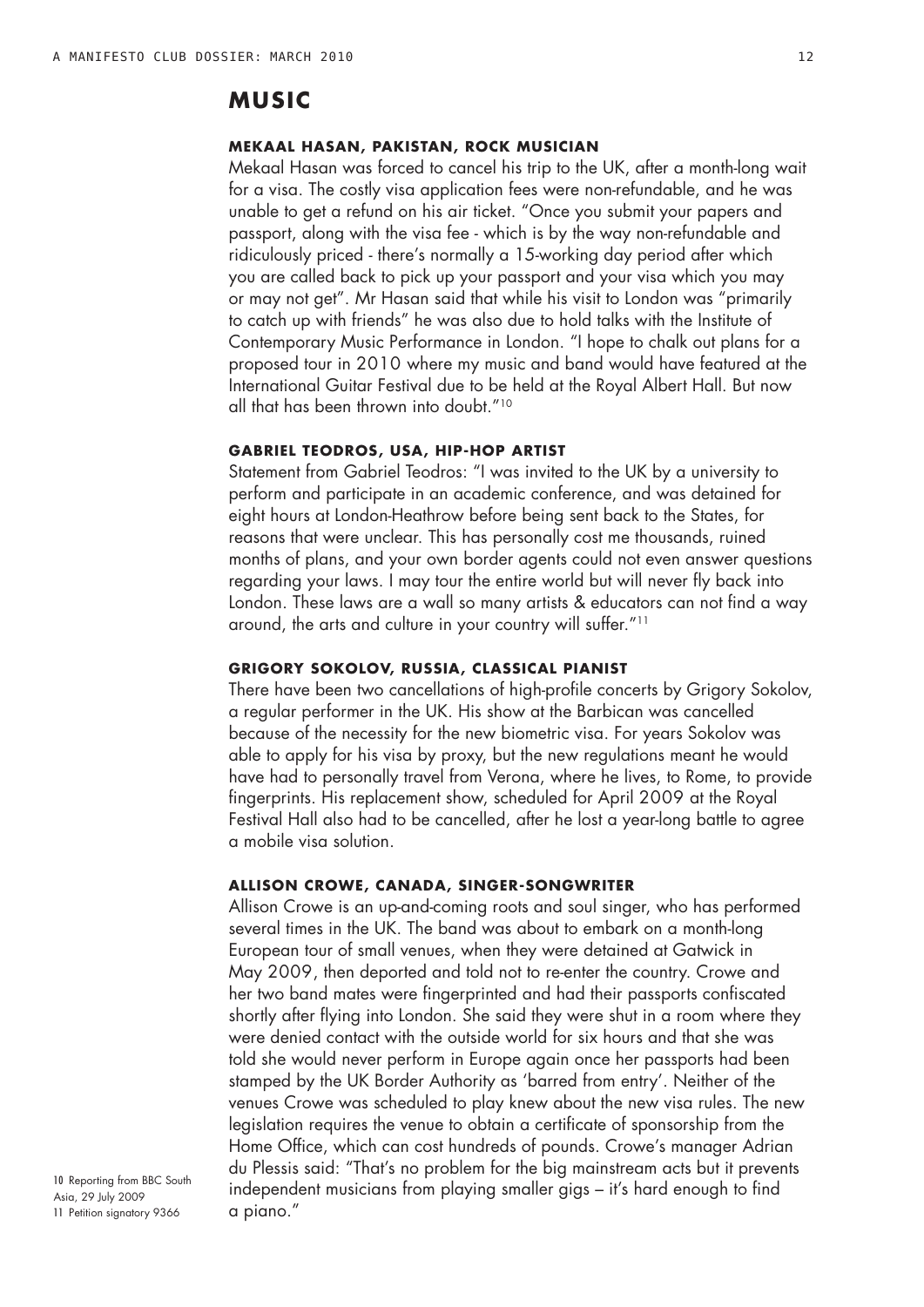

Recent statement from Adrian du Plessis: "In spite of what she was told by a UK immigration officer, it is not true that Allison is barred from Europe, since Germany, Austria, France, the Netherlands, etc, have all welcomed her with open arms. We do not know if she is barred from the UK. The passport itself has no words stamped in it. Instead there is a red ink line running across what should be the stamp for entry into the UK. We do not know what this means, nor do we know what may be recorded in the UKBA or Home Office database. The abusive, heavy-handed, treatment experienced last Spring at Gatwick has resulted in Allison being discouraged from returning to perform in the UK. Much as she greatly loves the people and places in the UK, it's a choice between going where you are treated decently, or possibly facing more rough treatment by UK officials. It's a simple decision."

#### **The Pipe Band, Pakistan, pipe musicians**

Members of the Pakistani pipe band – due to perform at the World Pipe Band Championships in Glasgow – were unable to attend when their visa applications were rejected. The World Pipe Band Championships at Glasgow Green is said to be worth an estimated £7 million to the city economy. SNP MSP for Glasgow Anne McLaughlin called on the UK government and Border Agency to reverse their decision. "The Pipe Band are international ambassadors and Glasgow's Pipe Band Championships is an international celebration. This kind of decision gives Scotland a bad name and shows up the shambles within the UK Border Agency."<sup>12</sup>

#### **Marina de Ita, Mexico, musician**

Statement from Marina de Ita: "Before being denied, I was treated really bad, under investigation for around 12 hours, enclosed in a room with people considered suspicious. We were all just from Latinoamerica, Africa or Asia."13

## **THEATRE/DANCE**

## **Denis Muruev & Tatiana Vdovicheva, Evgeny Truposkiadi & Luiza Garieva, Akzhol Mussakhanov & Ekaterina Bortyakova, Russia, classical ballet dancers**



12 Reporting from Scotsman, 11 August 2009 13 Petition signatory 2743

The Swansea based classical dance company Ballet Russe was founded in 1998 by dancers principally from Russia, staying and performing in the UK for 10 months of the year on a salary, until the points-based system forced company members to re-apply under tier 2 (skilled workers with a job offer to fill gaps in the UK labour force) in 2008. Ballet Russe were unable to afford the required fee to become a licensed sponsor, and the dancers, who were all soloists or Principals, were unable to meet the financial or academic requirements to stay in the UK. The issues raised by the Home Office included that the company was not paying the dancers the same going rate as London-based ballet dancers. Ballet Russe tried to reason that Swansea is cheaper to live than London, that the dancers' package included good flats and they worked less than 36 hours per week. The dancers also held degree equivalent qualifications, but these were not recognised. Their rigorous and excellent training in Russia went beyond classical ballet, most of them were accomplished musicians and spoke other European languages, but the bureaucratic rigidity of the points-based system would make no allowances – if they couldn't tick the right boxes, they didn't score the points. The points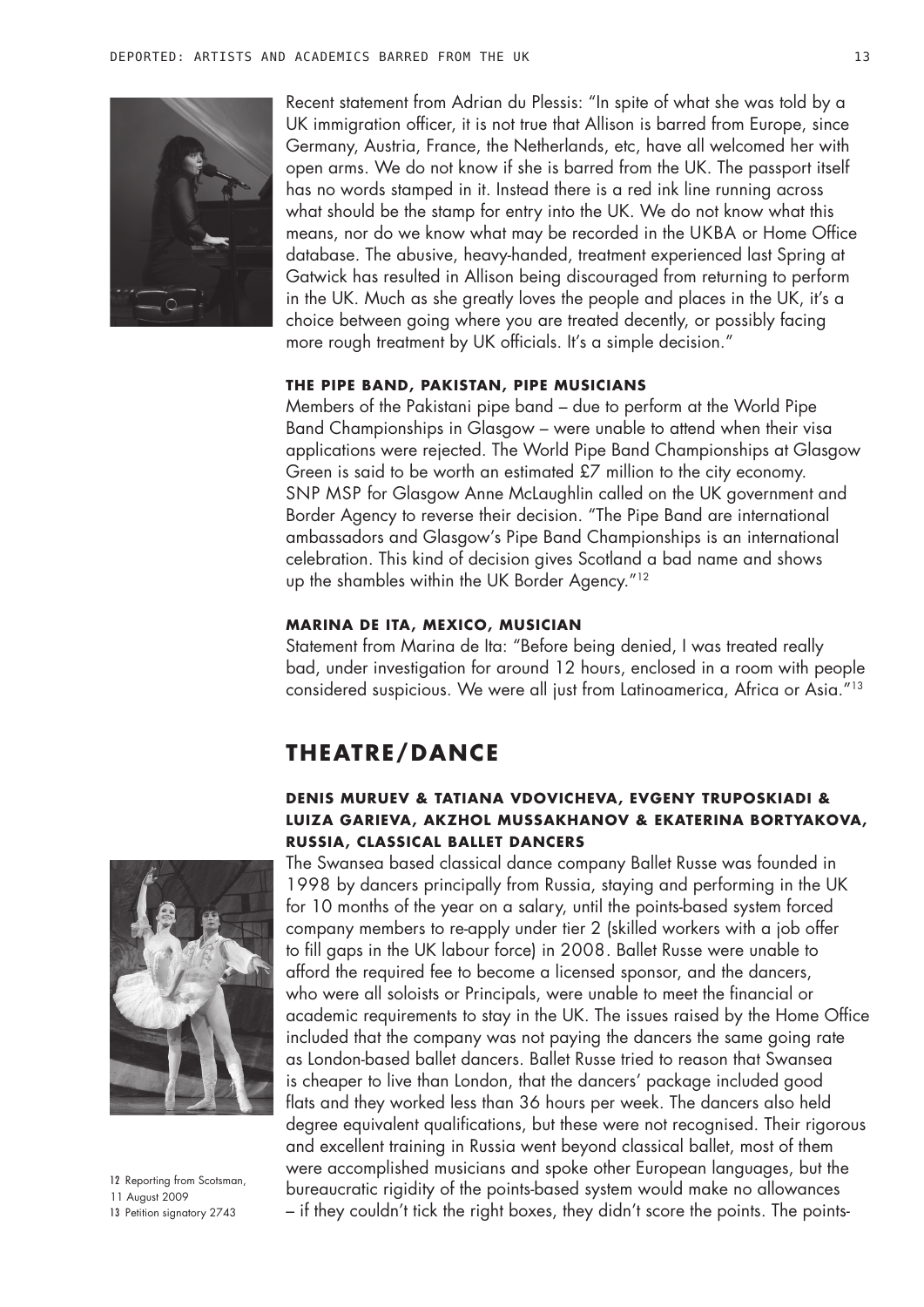based system led to the death of the company as they were forced to disband. While on holiday in Russia the dancers were not allowed back to the UK. Swansea is now without a premiere ballet company which took ballet to local audiences as well as proudly touring across the UK and Europe.

## **An Indian actress who has asked to be anonymous**

The actress applied for a tier 1 visa, having previously performed in previous UK/International productions. She applied twice for a tier 1 visa and was rejected on both occasions.

Statement from the actress: "I am totally devastated and angry. Everything went fine except they haven't considered my earnings from last year as something I earned in India and hence have awarded less points. As you must be aware the money earned is converted into pounds and if it is earned in India then it gets multiplied by 5.3 which would have put me in top most bracket, earning maximum points. But luck has it otherwise. So where I should have got 40 I got only 10 and did not gain the points required for the visa! I have contacted my advisor in London to look into it. I may apply for a review. But I am losing hope. I do not have the money and energy to go through it one more time and in any case since the rules have changed recently I do not even qualify to re-apply (not having a Masters degree or equivalent). All this year (2009) has gone only in trying to get this visa. What a waste! And again I am left wondering … DAMN! Why should they have so much authority over my life?"

#### **Taisha Paggett, USA, dancer and choreographer**

A member of collective Ultra-red, visiting the UK to participate in a workshop (legally a 'business visitor'), was advised by another member who had become aware of confusing new legislation, not to say she was an artist. She followed her fellow member's advice, but Immigration became suspicious. Searching her luggage, they found a copy of the email with the fellow member's advice printed out, and deported her from the UK for deception with no right to return for ten years.

## **Amelia Cavallo, USA, theatre practitioner**

Statement from Amelia Cavallo: "I had recently had been living in London and working as an artist for small theatre companies. This changed very quickly once the changes to the Home Office regulations went through. I am currently sitting in limbo in the States waiting for the Home Office to sort out how to give me a visa that they've told me I qualify for! Along with this, one of the companies I work for has talked about sponsoring me after this year is up. They have looked into it and have started the arduous process of trying to get a license. They, like many others, are having difficulty with it. They are a small company, they don't have a lot of money, but they have often sponsored international performers in the past. They had plans in the future for artists like myself and others outside of the EU to come and work for both longand short-term projects, which are now put into question."14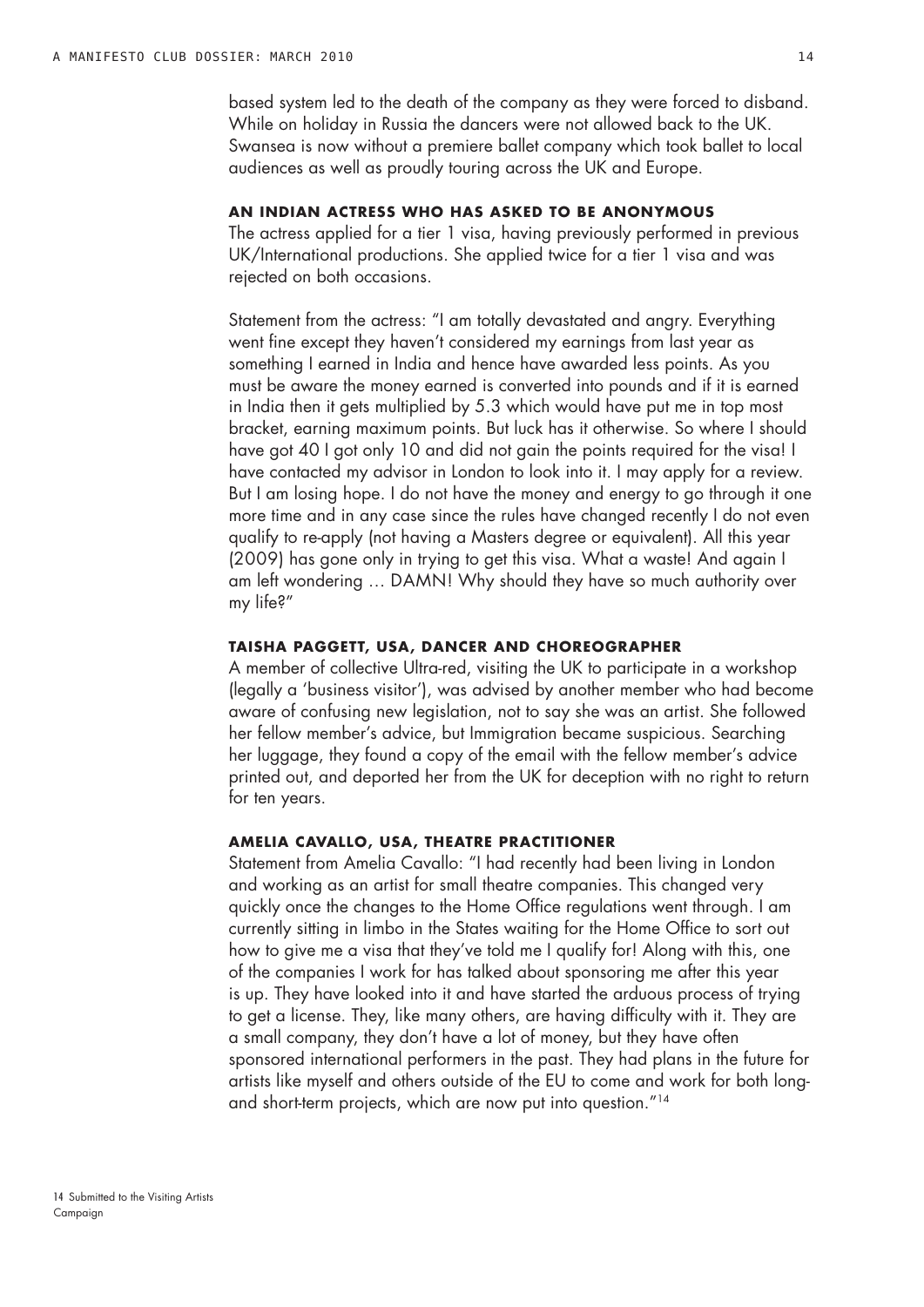## **ACADEMICS/WRITERS**

### **Adnan A Madani, Pakistan, academic**

Statement from Adnan A Madani: "I did an MA in Visual Cultures at Goldsmiths in 2006. I decided to do the PhD in the same Department last year, and was awarded excellent bursaries and the possibility of part-time teaching. What I thought would be a routine procedure of getting a visa, given my career profile, academic record and history of studying in London, became a nightmare. After a long delay, during which I was forced to ask Goldsmiths for extension after extension, I was refused on the most absurd grounds, including a charge of having submitted forged bank documents. Needless to say, I have no idea why they would think this and neither does my Bank.

I asked for an official review and deferred my place and bursaries till January, sadly having to pass on the teaching positions. The response is supposed to be within 28 days; it is now more than 90 days and I have no idea what they are doing with my case.

I don't understand how people's reputations and careers can be so easily harmed by tangled bureaucracy, with no accountability or consequences. At many points I have been tempted to give up entirely, and to simply refuse to have anything to do with the UK anymore; but the decency and support of colleagues in Britain and elsewhere keeps me hoping that this peculiar situation does not reflect the direction the world will irrevocably take in the next few years, and that academics and artists can move around with the ease and welcome they require to make their work worthwhile."

#### **Evgeni Tsymbal, Russia, BAFTA-winning film director**

Evgeni Tsymbal was denied a visa to visit the UK to give university lectures.

"Evgeni Tsymbal was a regular visiting lecturer at Queen Mary, University of London for over five years, has been visiting British universities for brief periods for a number of years, contributing much for student understanding of culture, filmmaking etc. I'm at a lost to explain the denial of work permit."15

## **Dr Nhamo Mhiripiri, Zimbabwe, academic and writer**

Statement from Dr Nhamo Mhiripiri: "This year I was personally a victim of the visa system when Oxford University invited me to a conference where they were paying for my accommodation and transport. The poverty of my country (Zimbabwe) was the major reason I was denied a visa."16

### **Joel Parthemore, USA, PhD student (University of Sussex)**

Statement from Joel Parthemore, DPHil in cognitive science and philosophy: "Thanks to this wonderful points-based system, and some official's (mis?) reading of the letter I provided from my US-based student loan company, I can't re-enter the country at the moment to submit and defend the doctoral thesis I've been working on for four-and-a-half years now. I'm stuck in Sweden (where I've been writing up my thesis) till I get this sorted out. I've been told by my university and by the UK Border Agency not to try entering the country even on a short-term basis until this is resolved. The latest is that I've been waiting a full four weeks now for a response to my request for an administrative review, just to try to find out why my visa extension request

15 Statement from Brian Neve, Senior Lecturer in Politics. University of Bath, petition signatory 9487 16 Petition signatory 8387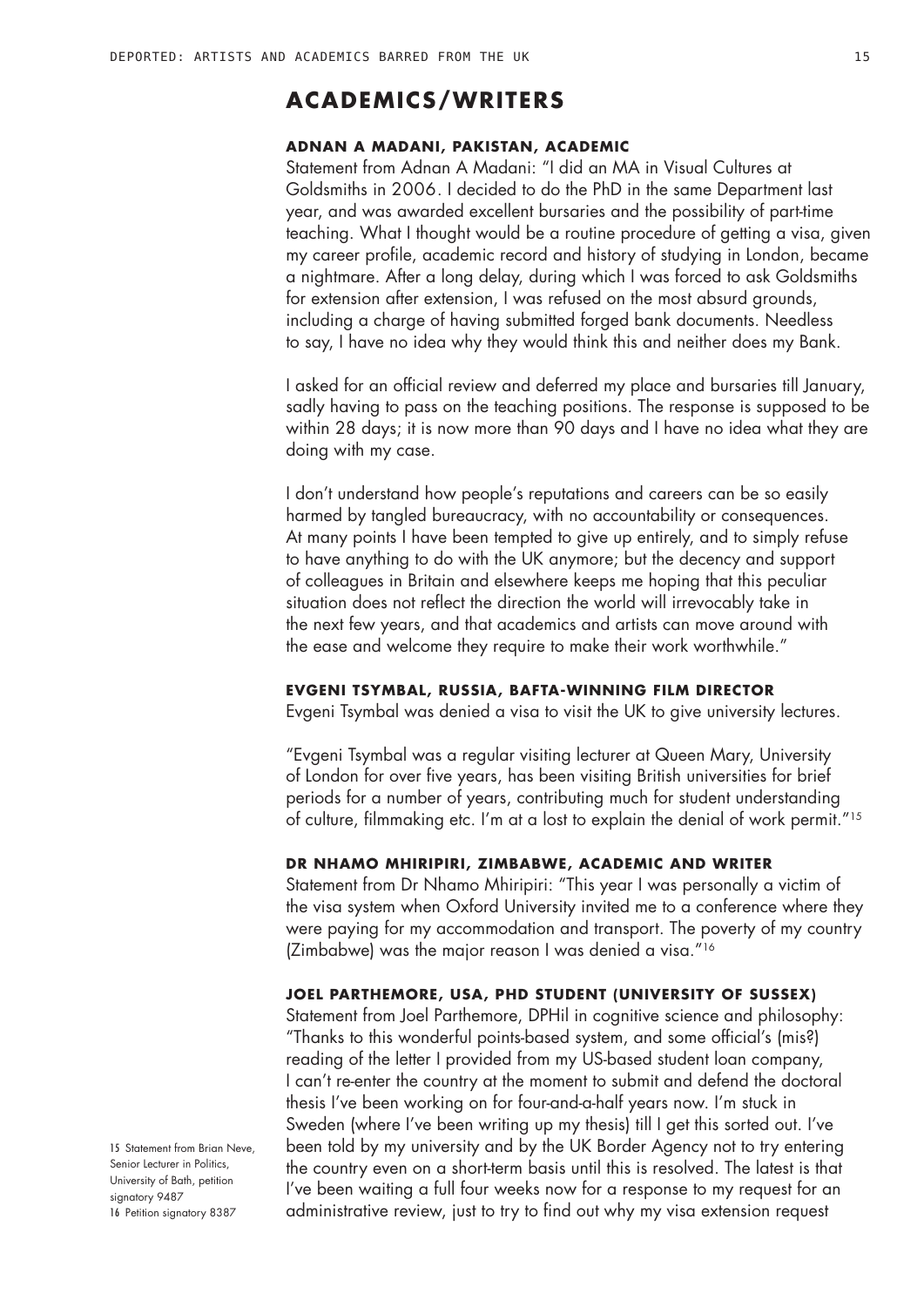got rejected in the first place. (The rejection notice said only that I had failed to present a letter from my student loan agency meeting all the necessary points, but I'm equally clear that the letter did. Were they unhappy with how the letter was formatted? Who knows.)"17

## **Dorothea Rosa Herliany, Indonesia, poet**

One of the most important poets writing in Indonesia today was due to appear at Ledbury Poetry Festival on Saturday 4 July. Herliany has published eight volumes of poetry. Many of her poems are personal, with a decidedly feminist edge. Others have grown out of the rapid political and social changes that Indonesia has undergone during the last five years. Borders officials refused her entry into the country based on the following: "You have provided an invitation to participate in the Ledbury Poetry Festival in the UK, however you have failed to provide any documents showing the funds available to you or demonstrating your current circumstances in Germany. I note that you only arrived in Germany in April 09, and have limited leave to remain until 30/07/09. I am therefore not satisfied on the balance of probabilities that you are genuine visitor, that you intend to leave the UK at the end of your visit, that you do not intend to take employment or produce goods or provide services, that you can maintain and accommodate yourself without taking employment or resources to public funds or that you can pay for your return or onward journey as required by Paragraphs 41 (i), (ii), (iii), iv vi vii of HC 395. I therefore refuse your application."18

#### **Mara Goldwyn, USA, writer/artist**

Jonathan Kemp, a UK writer/artist curated a six-day project, commencing on 15 February 2010 at the grassroots east London space E:vent Gallery, called exquisite code, an experimental event involving eight international writers working eight hours a day for five days. All the writers lived in Europe or the UK, and the project was innovative enough to be awarded an Arts Council England (ACE) grant. However, Berlin based writer Mara Goldwyn happened to be a US national and did not have a licensed sponsor or a tier 5 certificate of sponsorship.

Jonathan emailed Manick Govinda on 12 February 2010 at 01:00hrs: '… have a guest artist/writer at Gatwick now (1am Friday morning) refused entrance for a one-week collaborative writing project starting on Monday – she'll be sent back at 6am to Berlin where she lives. The project received £5k from the Arts Council England but no advice was given re: non-EU artists and I was unaware. Is there a way you know of to fast track the Tier 5 certificate of sponsorship requirement for her entry via the Arts Council England as sponsor? Or anyone there I should talk to there in particular?'

Jonathan contacted Arts Council England who referred him contact the British Council in Wales who 'would be best placed to advise', but unfortunately he was unable to get through.

Statement from Mara Goldwyn: "I was put on a plane back to Berlin – but only after having been held in a windowless holding room at Gatwick, separated from my documents and belongings for seven hours. I commented to the guards who escorted me through the airport to the plane that I had 'never been deported before'. They said that I wasn't being deported, that



17 Posted on Manifesto Club facebook page, 6 March 2010 18 Press release, Ledbury poetry festival, 9 July 2009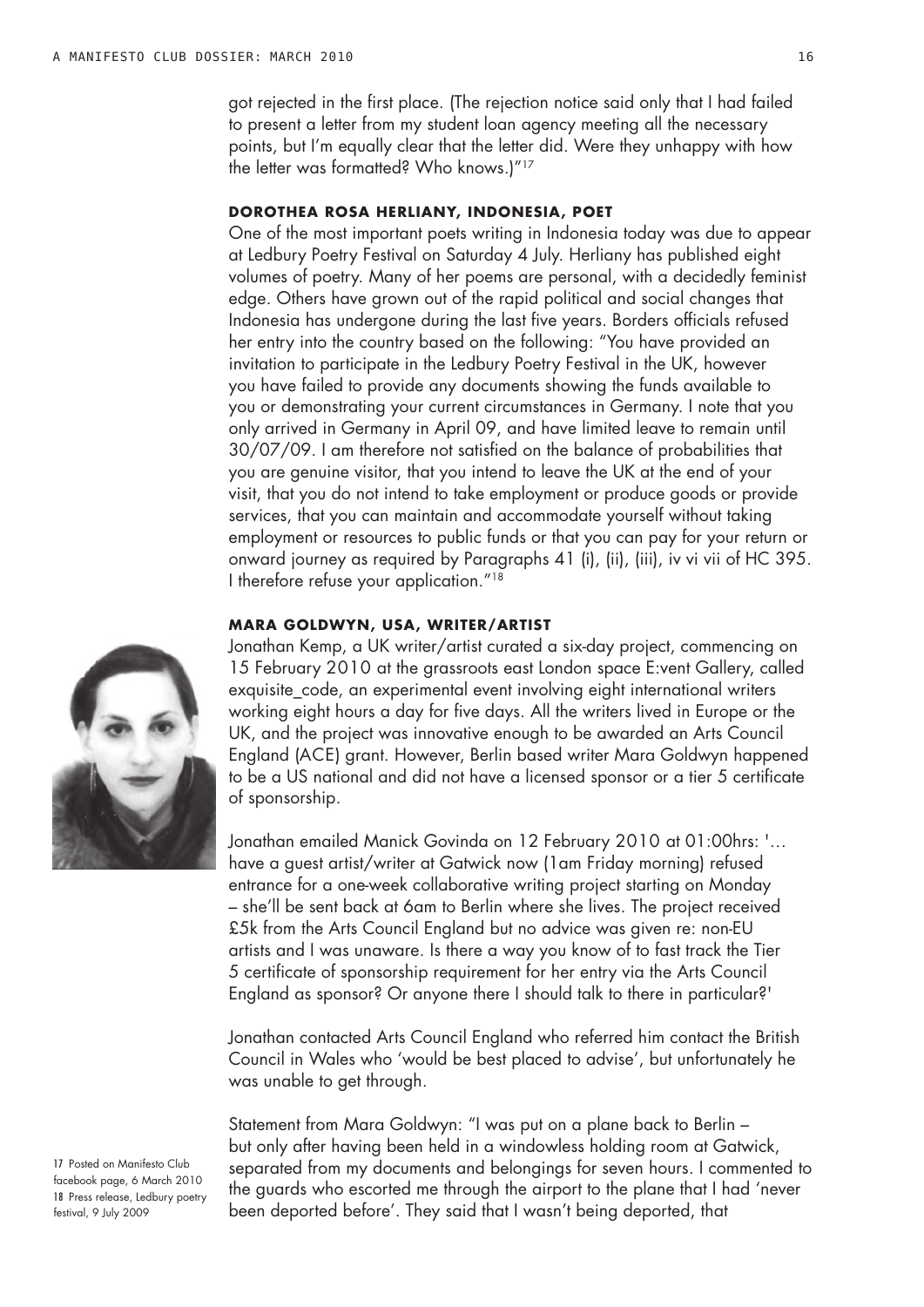I was just denied entry, otherwise I would have been in handcuffs … I had no idea about the regulations or the situation. (I was) caught unawares in a rather absurd, Orwellian situation. I'm simply what you might call an 'emerging artist' participating in a small, collective, experimental project. This illustrates how especially detrimental the regulations are for grassroots endeavours of a collaborative, exploratory nature."

#### **Dmitry Vilensky, Russia, artist and academic**

Dmitry Vilensky was invited by The Showroom Gallery and Afterall Journal in London to give a seminar on his work on 17 January 2009. The gallery was forced to cancel the seminar when Vilensky's visa application was rejected, on the grounds that he was not allowed to be paid a fee for participating in the seminar. A further appeal, with the proviso that he was not to be paid, was also rejected. Vilensky had never faced such restrictions on his many professional visits to other European countries.

## **David Zinder, Israel, professor emeritus in theatre arts at Tel Aviv University**

"For a number of years I have been a regular visiting teacher at the drama department of Exeter University, and until two years ago my course had become a regular part of the curriculum – a two week intensive workshop for which the students were graded by me.

Last year I was invited to come in March to do my scheduled course and as a result of the strictures of the new UK Border Agency regulations I had to cancel my visit and my course, causing havoc to the year's curriculum. The reason I couldn't get to the UK was because I had to fill out reams of questions, provide notarised, fully translated documentation of my bank statements from three months prior to my entry into the UK, as well as fully translated, notarised copies of three months of my pension slips. Even if I had managed to complete all of that, and pass the scrutiny of Consulate officials, then this material plus my actual passport – not a photocopy – were to be sent to Istanbul, which is apparently the Middle East 'visa centre' and then it was supposed to take, according to the UK Consulate in Israel, anywhere between 'two weeks to two months' to get the visa – if all went well. No explanation was provided about what I would do if I needed my passport during that time (except for a Consulate official who told me that in that case I should go to Istanbul to try and expedite the matter – not realising that without a passport I could not get to Istanbul!).

Since indeed I was in need of my passport for professional and personal needs and could not relinquish it for two weeks to two months, I had no choice but to cancel my trip.

This year I was invited again, and despite a tight schedule of trips prior to my trip to Exeter I thought it might be possible. I was pleased to hear from Exeter that in fact I don't require a visa but that I do need to get a Certificate of Sponsorship from Exeter which requires a 'letter from an A-rated sponsor' confirming that they will maintain and accommodate me for the time I will be there. This requirement threw the university into a tailspin because – bureaucracy being what it is – they are an A-rated sponsor but cannot issue a letter confirming that they will maintain and accommodate me unless they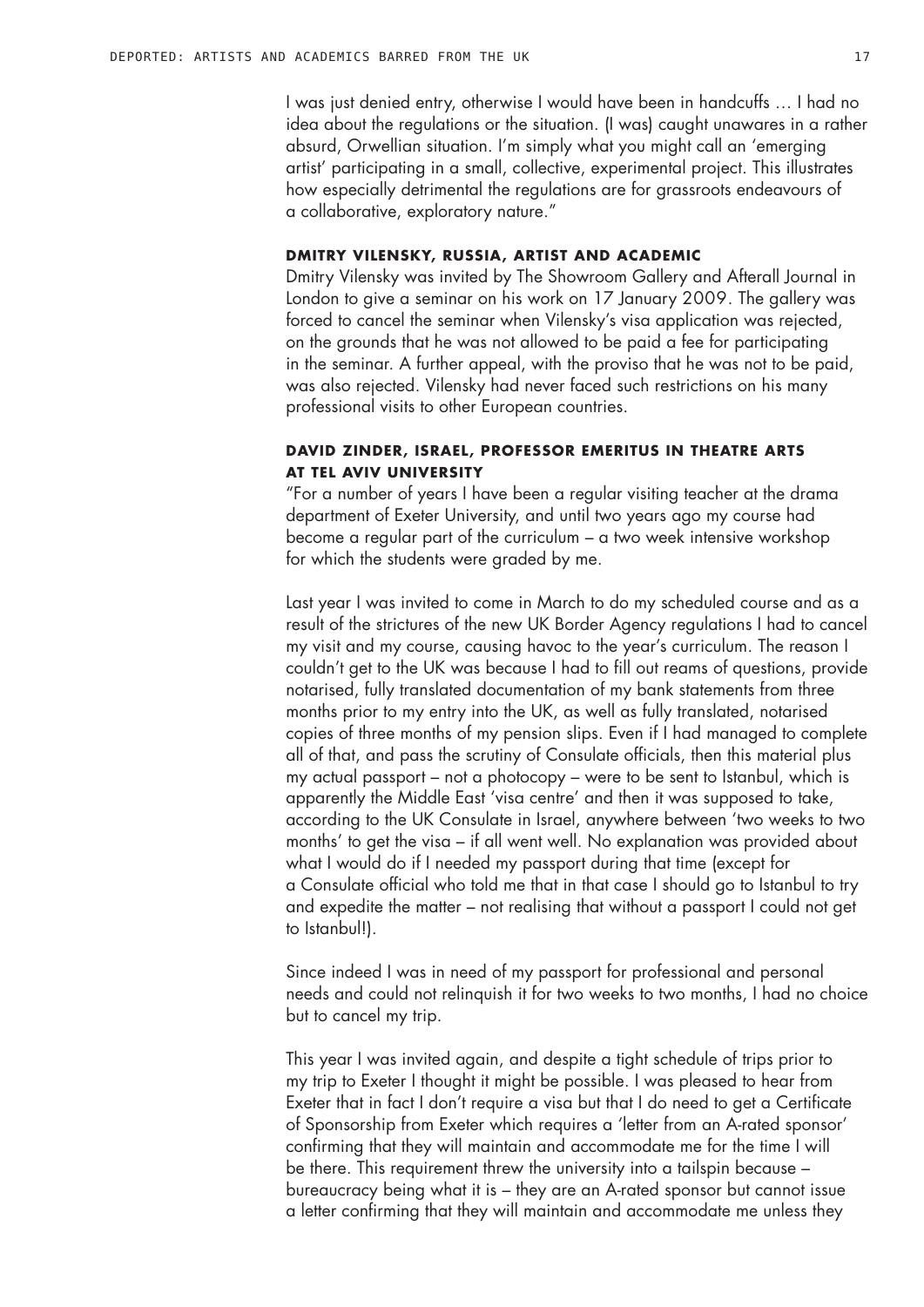give me a loan – which they cannot do because I am not staying long enough (ten days) in the UK for them to give me a loan. This is bureaucratic absurdity raised to the level of art!

I am being paid by the university for my trip, my accommodations and a fee, all of which is more than what the UK Border Agency requires me to prove that I have in my account for the three months prior to my arrival, and yet they can't get it together to provide me with the letter.

What I am now required to do, apparently, is arrive in the UK with some sort of documentation of my bank balance and my salaries, etc. and show them on entry to the UK. I can only assume that the complexities of these arrangements are such that the passport control people will have no idea what I am talking about and ask me to turn around and return to Israel."

#### **Révérien Rurangwa, Rwanda, writer**

Révérien Rurangwa was unable to attend the UK launch of his book, Genocide: "Révérien was due in London last week for the launch of the English translation of his book, but an application to travel failed. So we are in Geneva, the home of the UN that once betrayed Révérien's country so badly."19

#### **Hassan Najmi and Ouidad Benmoussa, Morocco, poets**

"I invited both Hassan Najmi and Ouidad Benmoussa 10–14 July 2009 for events at the Ledbury Poetry Festival and the London Review Bookshop. They both had official letters of invitation from Banipal, all expenses covered. We invited Hassan Najmi to the UK some years ago for readings, no problem. The new visa questions & requirements are outrageous, insulting and humiliating for all."20

19 Reported in Guardian interview, 8 April 2009 20 Statement from Margaret Obank, Publisher, Banipal magazine and Banipal Books, petition signatory 6534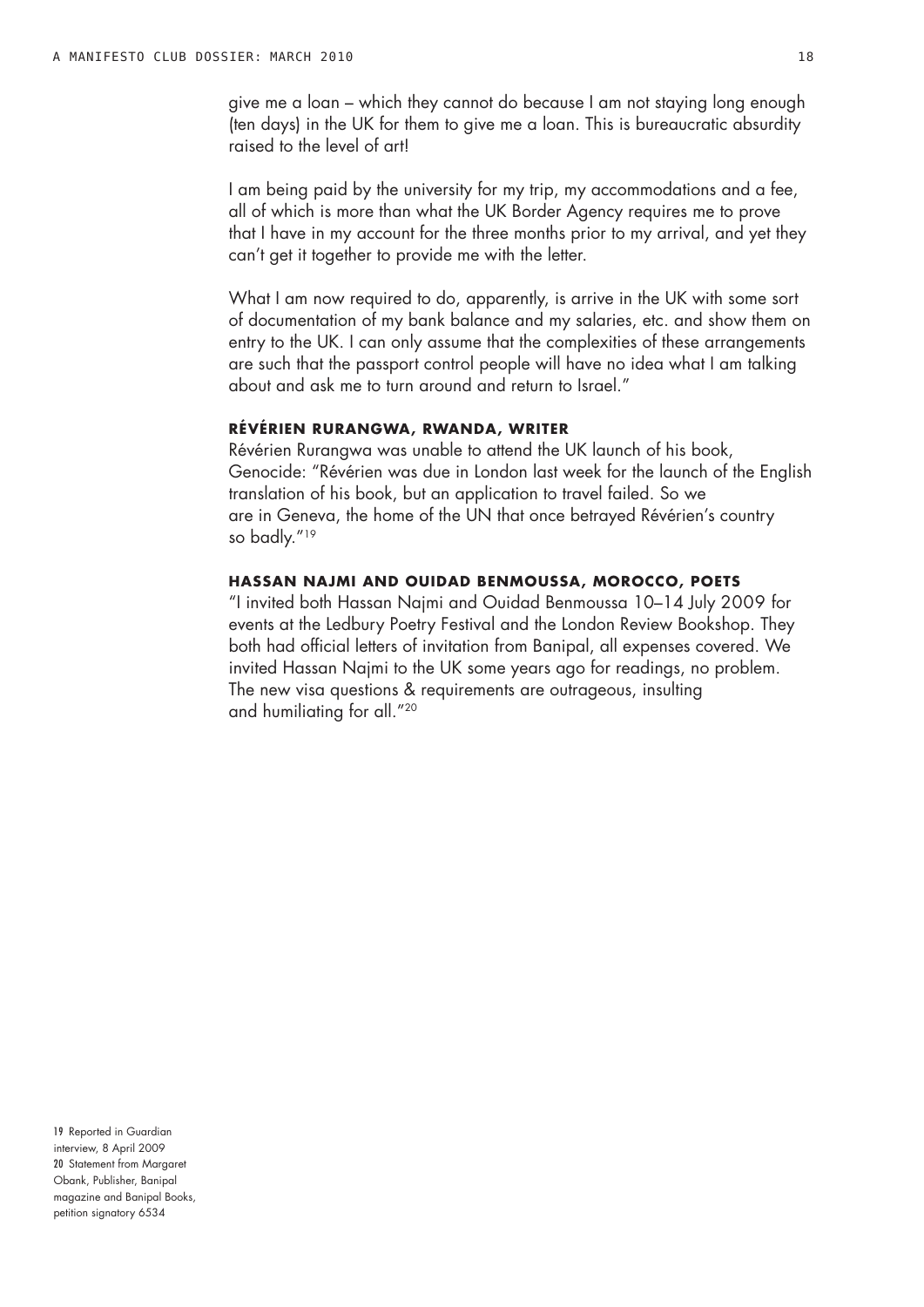#### Appendix: Petition Against the Points-based System

The UK Home Office has introduced new bureaucratic procedures for organisations that wish to invite non-EU artists and academics to the UK. As professionals committed to the principles of internationalism and cultural exchange, we are dismayed by these new regulations - which will curb our invitations to non-EU artists and academics to visit the UK for talks, artist residencies, conferences and temporary exhibitions.

The system is costly to both the host organisation and to the visitor, and has already meant a number of cancelled exhibitions and concerts. All non-EU visitors now must apply for a visa in person, and supply biometric data, electronic fingerprint scans and a digital photograph. The Home Office's 158-page guideline document also outlines new controls over visitors' dayto-day activity: visitors must show that they have at least £800 pounds of personal savings, which have been held for at least three months prior to the date of their application; the host organisation must keep copies of the visitor's passport and their UK Biometric Card, and a history of their contact details; and if the visitor does not turn up to their studio or place of work, or their whereabouts is unknown, the organisation is legally obliged to inform the UK Border Agency.